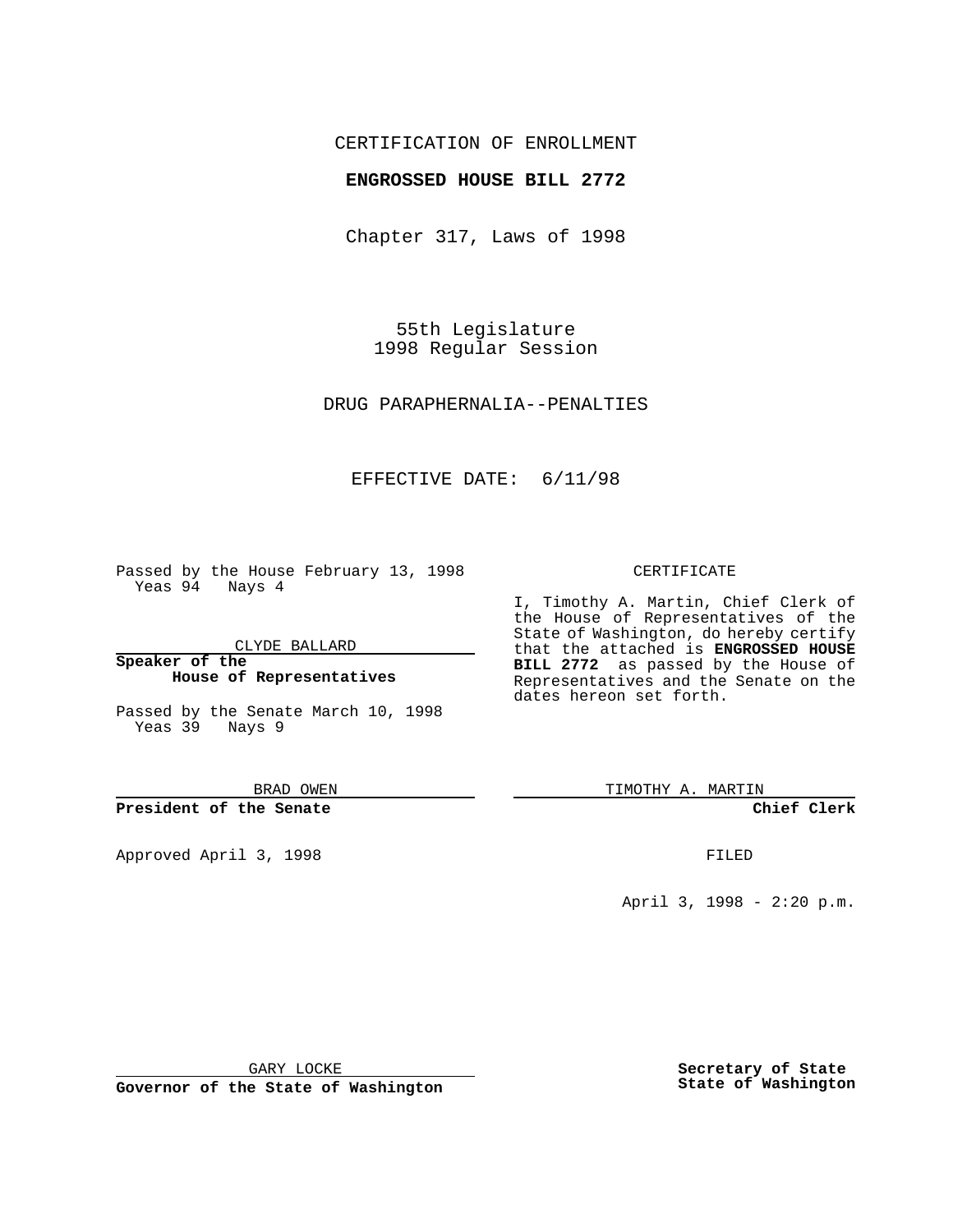# **ENGROSSED HOUSE BILL 2772** \_\_\_\_\_\_\_\_\_\_\_\_\_\_\_\_\_\_\_\_\_\_\_\_\_\_\_\_\_\_\_\_\_\_\_\_\_\_\_\_\_\_\_\_\_\_\_

\_\_\_\_\_\_\_\_\_\_\_\_\_\_\_\_\_\_\_\_\_\_\_\_\_\_\_\_\_\_\_\_\_\_\_\_\_\_\_\_\_\_\_\_\_\_\_

Passed Legislature - 1998 Regular Session

**State of Washington 55th Legislature 1998 Regular Session By** Representatives McDonald and Kastama

Read first time 01/20/98. Referred to Committee on Law & Justice.

 AN ACT Relating to drug paraphernalia; adding a new section to chapter 26.28 RCW; and prescribing penalties.

BE IT ENACTED BY THE LEGISLATURE OF THE STATE OF WASHINGTON:

 NEW SECTION. **Sec. 1.** A new section is added to chapter 26.28 RCW to read as follows:

 (1) Every person who sells or gives, or permits to be sold or given to any person any drug paraphernalia in any form commits a class I civil infraction under chapter 7.80 RCW. For purposes of this subsection, "drug paraphernalia" means all equipment, products, and materials of any kind which are used, intended for use, or designed for use in planting, propagating, cultivating, growing, harvesting, manufacturing, compounding, converting, producing, processing, preparing, testing, analyzing, packaging, repackaging, storing, containing, concealing, injecting, ingesting, inhaling, or otherwise introducing into the human body a controlled substance. Drug paraphernalia includes, but is not limited to objects used, intended for use, or designed for use in ingesting, inhaling, or otherwise introducing marihuana, cocaine, hashish, or hashish oil into the human body, such as: